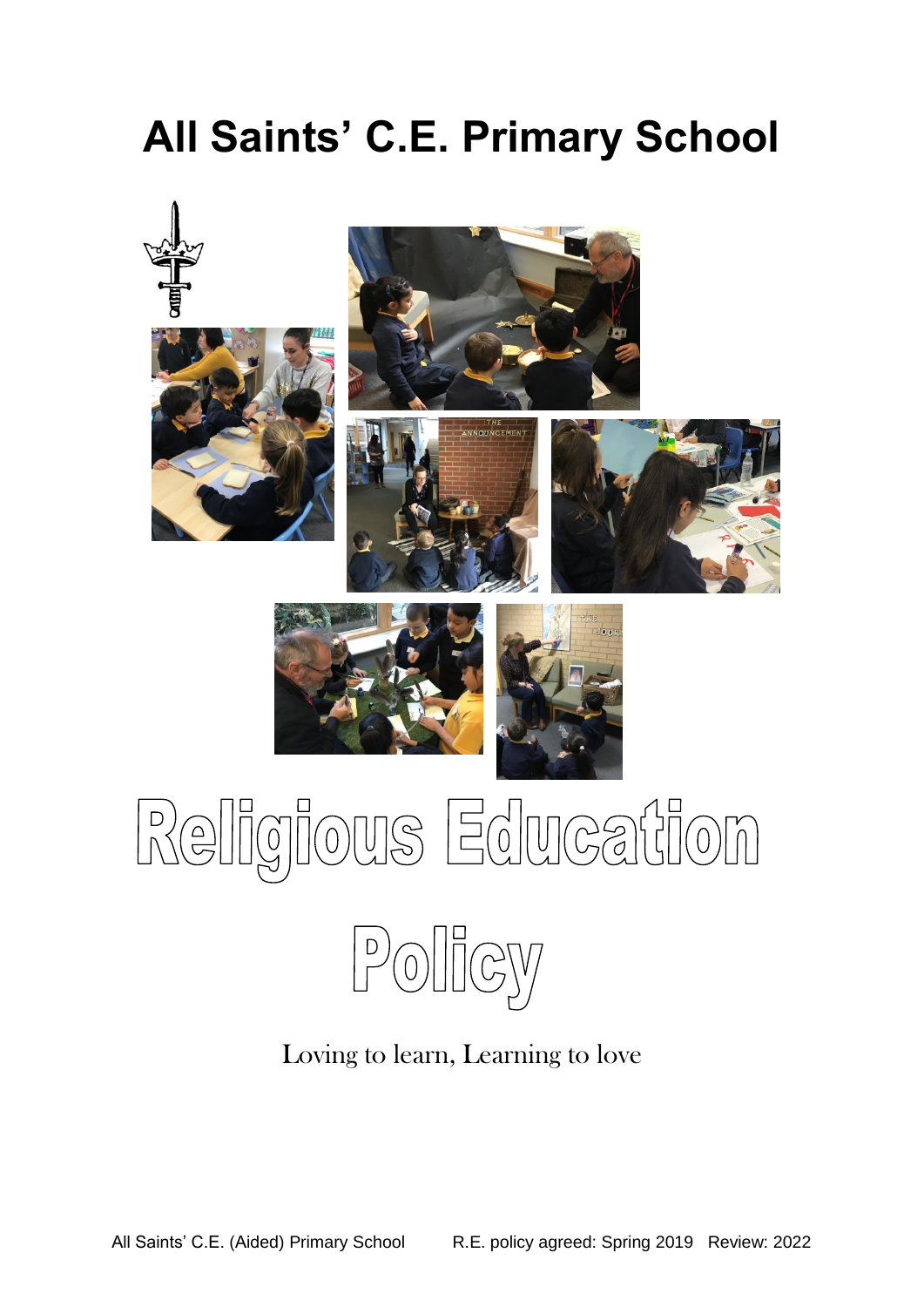### **Spring 2020**

#### **Introduction:**

At All Saints Church of England Primary School we aim to provide a broad and balanced curriculum for all children.

We aim to welcome all children into a caring Christian environment, in which they are able to develop to their full potential and in which attitudes of mutual respect and responsibility are promoted.

The aims of this school in striving for quality teaching and learning are reflected in this policy.

#### **Principles and aims:**

Quality teaching and learning experiences should be at the heart of all R.E. sessions.

- All children should be given the opportunity to develop confidence and responsibility and make the most of their abilities.
- Children should be prepared to take a full and active role as citizens of the school and wider community.
- The R.E. curriculum encourages children to form good relationships, and respect people of other faiths
- In R.E. children should acquire knowledge and understanding of religion, particularly in respect to Christianity, other world religions and ideologies.
- Children will be able to learn from religion and develop their own thinking and spirituality.
- Children should develop the ability to respond thoughtfully to faith issues, and evaluate what they learn from religious education.

#### **Equal Opportunities**

R.E. is a fundamental way of supporting the ethos of the school. All children have equal access to the curriculum regardless of their gender, race or ability. Staff should promote equal opportunities and enable pupils to challenge discrimination and stereotyping.

#### **Inclusion**

All children are given every opportunity to achieve their best.

We achieve this by planning curriculum delivery that will meet the needs of all children, whatever their gender, special educational needs, ability, disability, social or cultural background, ethnicity or linguistic background.

We meet needs of all children by:

- Providing resources that reflect diversity and are free from discrimination and stereotyping,
- Using a range of teaching strategies that are based on their needs,
- Ensuring access to every activity where it is safe and reasonable to do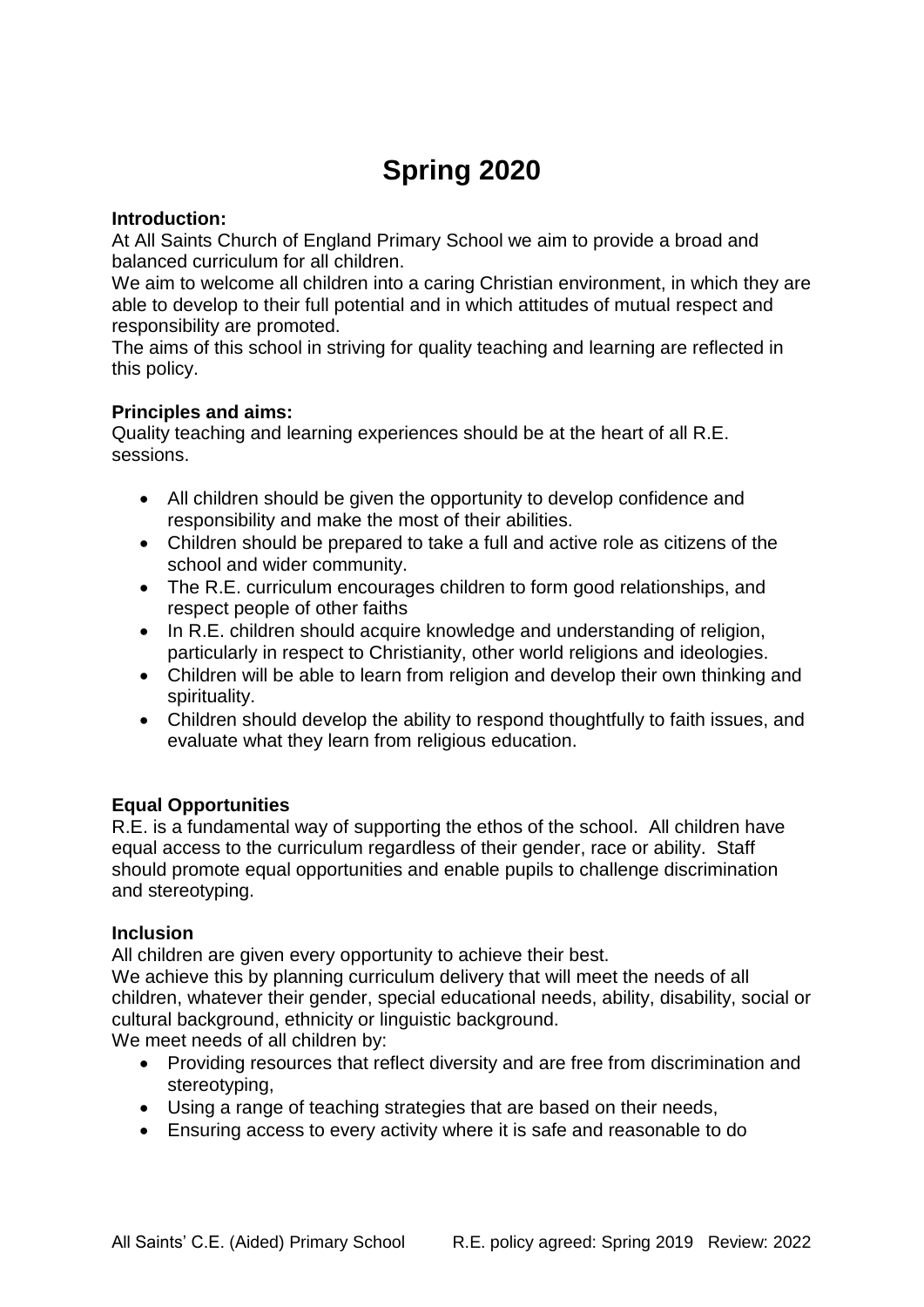#### **Curriculum Organisation:**

R.E. will be taught in line with the latest Agreed Syllabus for Peterborough.

Key concepts are taught directly from the Peterborough Agreed Syllabus. Care has been taken to ensure the recommended weighting for each religious focus has been achieved.

Class teachers are responsible for the delivery of R.E. lessons, with advice and support from the subject leaders, and school chaplain.

Teachers, under the guidance of the subject leader, will adapt and personalise the Agreed Syllabus to create lesson plans based on key concepts and questions, and as part of the Agreed Syllabus, teachers use the Understanding Christianity materials.

R.E. objectives, activities, learning outcomes, differentiation and cross-curricular links will be shown in individual lesson planning.

Where possible, RE may be linked to topic work and other subject areas. A variety of teaching styles such as storytelling, discussion, drama, pictures, music and artifacts etc. should be used in order to cover the programme of study.

Children will be given first-hand experience where possible to explore places of worship and talk to people of various faith communities.

Work will develop from pupils' own experience of the local area and then be linked, extended and enriched to reflect the wider diversity of Religion in Peterborough and Britain today.

#### **The role of the subject leader**

The subject leader for R.E. is responsible for:

- Ensuring continuity and progression from year group to year group by, monitoring planning, including provision for SEN and Gifted and Talented Pupils.
- Advising and supporting colleagues regarding the use of resources, teaching materials
- Advising on how to support different learning styles.
- Ensuring that resources promote equality and value cultural diversity
- Reviewing and modifying the scheme of work in light of National changes.
- Promoting the use of ICT and to recommend specific software and internet sites.
- Advising on INSET training where appropriate (in line with SDP)
- Monitor assessment and progress of standards throughout school
- Write R.E. school development plan, planning R.E. budgets and training opportunities.
- Monitor the effectiveness of R.E. lessons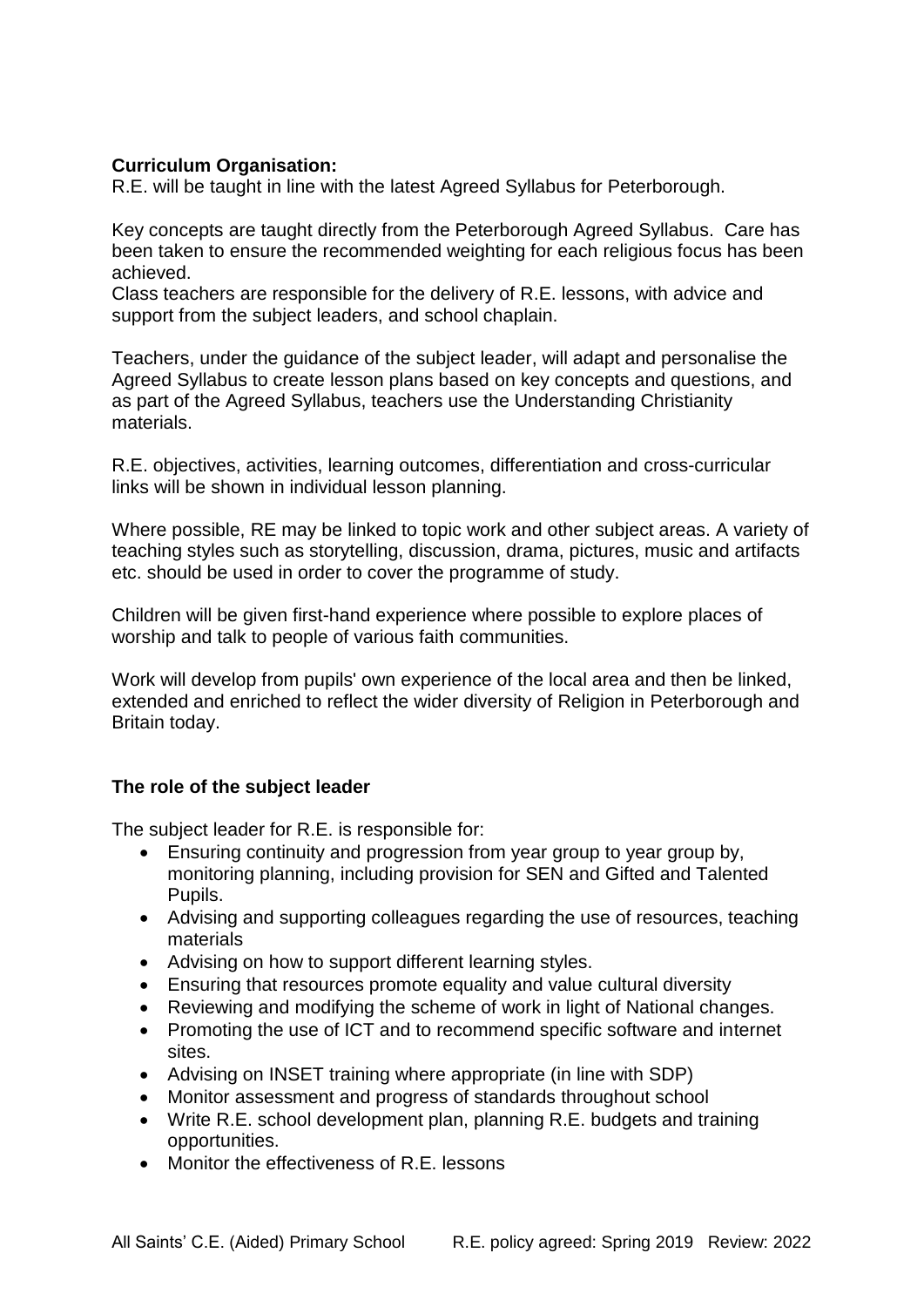#### **The role of the Class Teacher**

- To be responsible for quality lesson planning, and provide rich and varied learning experiences in religious education.
- Ensures progression in the pupil's acquisition of skills with due regard to the Peterborough Agreed Syllabus.
- To use a wide range of resources, equipment and ICT opportunities to enhance learning in R.E.
- To ensure that a variety of learning styles are catered for in R.E. lessons.
- Lessons should be clearly differentiated, to enable SEN children, and higher ability pupils to fully engage and develop though the learning process.
- Teacher should ensure that teaching assistants are clear about learning objectives, and that they understand how the children can achieve these objectives.
- Inform parents of pupil progress, achievements and attainment by parent consultation meetings and end of year reports.
- Identify INSET needs in R.E. and take advantage of training opportunities.

#### **The role of the governing body**

The governing body have identified a governor for R.E. who liaises with the subject leader on various aspects of subject development. Where possible the governor will be invited to attend relevant school CPD provision in R.E.

The R.E. governor will visit the school to talk to the subject leader and if possible see some lessons. Governors report back to the Governing body after visits.

The governors will be able to see if R.E. is successful in the school through:

- Meeting with the R.E. subject leader
- Observations to see children engaged in R.E. activities
- SIAMS inspections of the school by Peterborough diocese.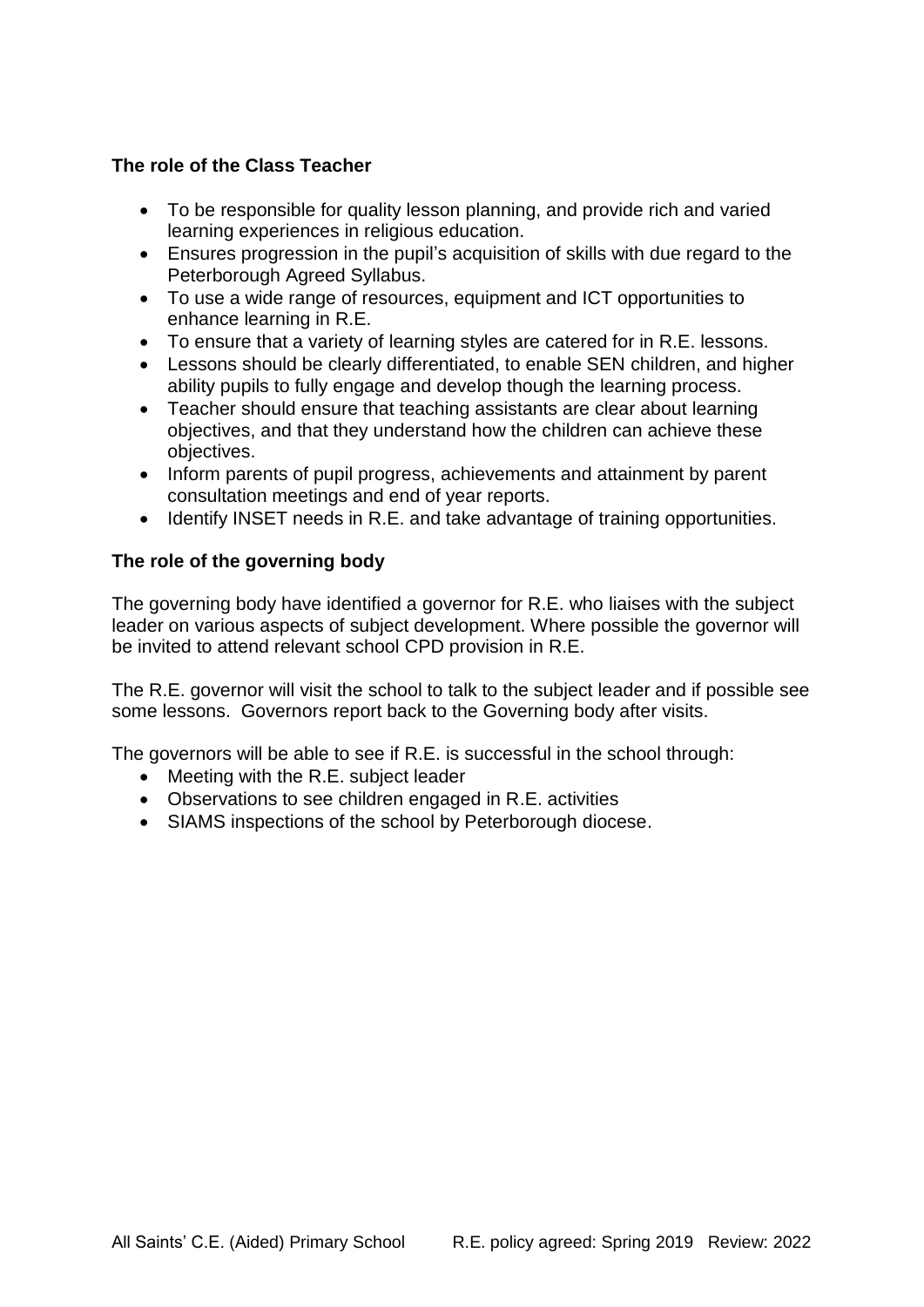#### **Assessment recording and reporting in R.E.**

Assessment is regarded as an integral part of teaching and learning. It is a continuous process which informs planning. The principles for assessment for learning will support the assessment process; clear learning outcomes, specific high level questioning to assess understanding, evaluative marking and observations of children at work.

Teachers record progress levels for each child, using descriptors from the Peterborough Agreed Syllabus, and moderation exercises are structured into staff development.

Learning objectives (WALTs) will be clear in each lesson, enabling children to assess if they have met the learning criteria.

#### **Resources:**

Books, posters, videos, CD ROM's will be held centrally along with a list of all resources available in school. Children's reference books, stories and a class selection of children's Bibles are available.

Small artifacts are stored in resource boxes and are readily available to staff. Other artifacts can be borrowed from the Diocesan Office, or from Local Education Authority partner schools.

A list of suitable web sites is part of R.E. documentation available to staff, and is specifically referred to in the documentation for each unit within the Peterborough Agreed Syllabus.

The RE Coordinator is responsible for ensuring resources are available.

#### **The School encourages parents to be involved by:**

- Bi-annual parents consultation meetings
- Formal reports at the end of every academic year
- Inviting parent to class assemblies
- R.E. Discovery days
- Open evenings for parents
- Termly topic newsletters which refer to the learning focus for R.E.
- Attractive and informative R.E. displays throughout school. Celebrating children's work and presenting key concepts.

#### **Links with other subjects**

We recognise the spiritual dimension in all other curriculum areas. Whilst collective worship is seen as being distinct from RE there are certain links, which can be, identified e.g. opportunities for reflection, spiritual development.

RE also provides opportunities for teaching Equal Opportunities, Personal Social and Health Education and education for Ethnic Diversity.